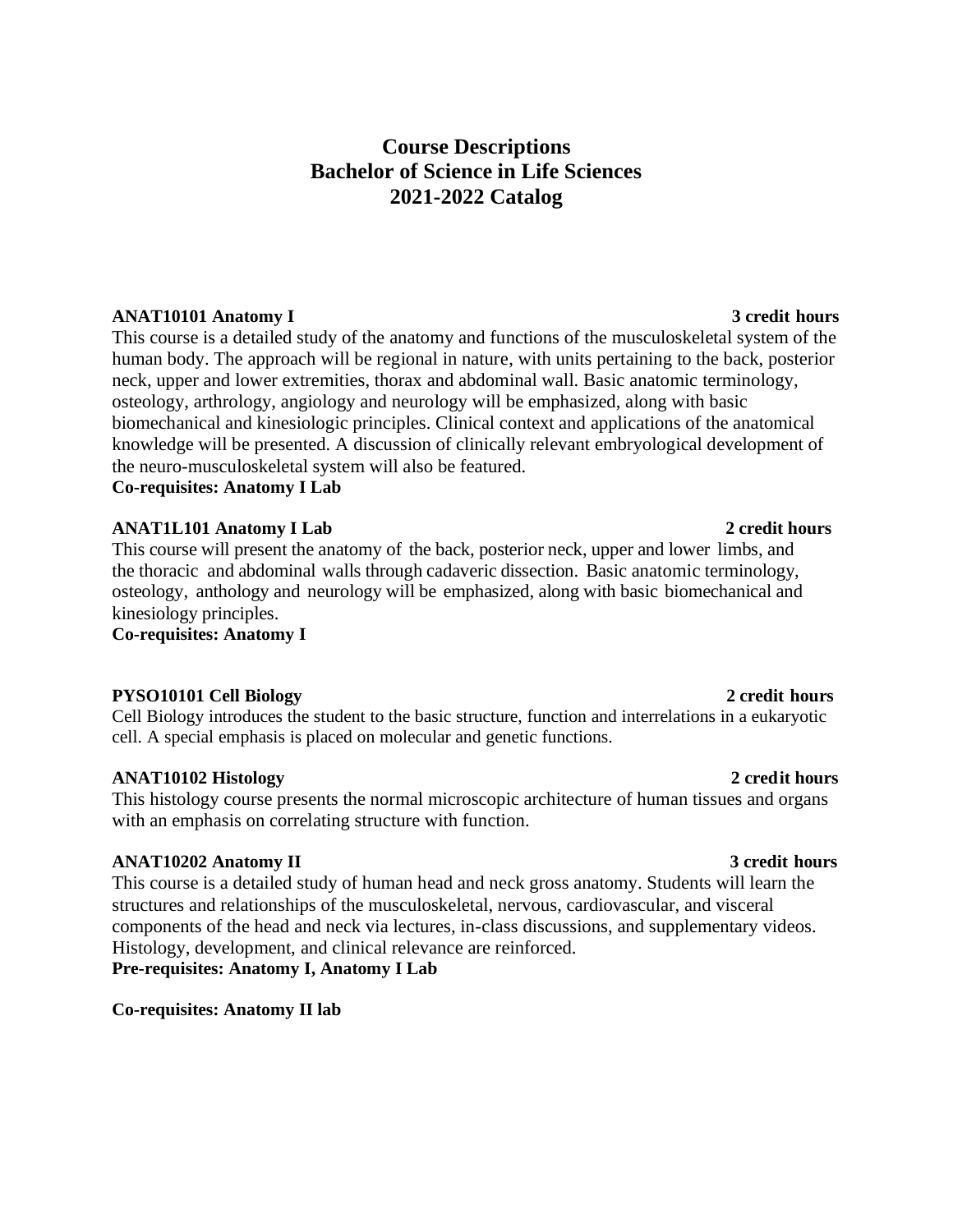## **ANAT1L202 Anatomy II Lab** 1.5 credit hours

This course is a detailed study of human head and neck gross anatomy. In a laboratory setting, students will learn the structures and relationships of the musculoskeletal, nervous, cardiovascular, and visceral components of the head an neck via hands-on dissections and peer demonstrations. Histology, development, and clinical relevance are reinforced. **Pre-requisites: Anatomy I, Anatomy I Lab**

## **Co-requisites: Anatomy II**

## **PYSO10202 Physiology 1** 4 credit **hours**

This course, the first of a sequence of three Psysiology courses, introduces the core principles of physiology. The concepts of homeostasis, membrane transport and electrophysiology are introduced. The course's main focus is Neurophysiology. It covers electrical potentials, the general organization of the nervous system, the special senses, the general senses, and the corresponding pathways. The course also discusses spinal reflexes, the ANS (autonomic nervous system), and links brain regions to corresponding functions.

**Pre-requisites: Cell Biology**

## **MICR10201 Microbiology I 3 credit hours**

This course is an introduction to the study of microbiology, human immunology, infection control, epidemiology, and public health. Topics include innate and acquired immunity, autoimmune disorders, epidemiology of microbial diseases, and the role of public health in disease prevention and health promotion.

**Pre-requisites: Anatomy I**

**Co-requisites: Anatomy II, Biochemistry I, Physiology I**

## **BCHM10201 Biochemistry I** 3 credit hours

The chemistry and functions of the building block molecules (simple sugars, amino acids, and fatty acids) and their corresponding macromolecular formats (polysaccharides, proteins, and lipids) are discussed. The function of enzymes is covered both qualitatively and quantitatively with emphasis on the types of enzyme systems encountered in biochemistry. The electron transport system is fully described including reference to the thermodynamics of biological energy transformation process.

**Pre-requisites: Cell Biology, Undergraduate Chemistry recommended**

## **ANAT10303 Anatomy III** 3 credit hours

This course will present the anatomy of the thoracic and abdominopelvic cavities, and viscera. Cardiorespiratory, gastrointestinal, urogenital and reproductive systems will be emphasized, along with additional terminology, osteology, arthrology, angiology and neurology. **Pre-requisites: Anatomy II, Anatomy II Lab**

**Co-requisite: Anatomy III Lab**